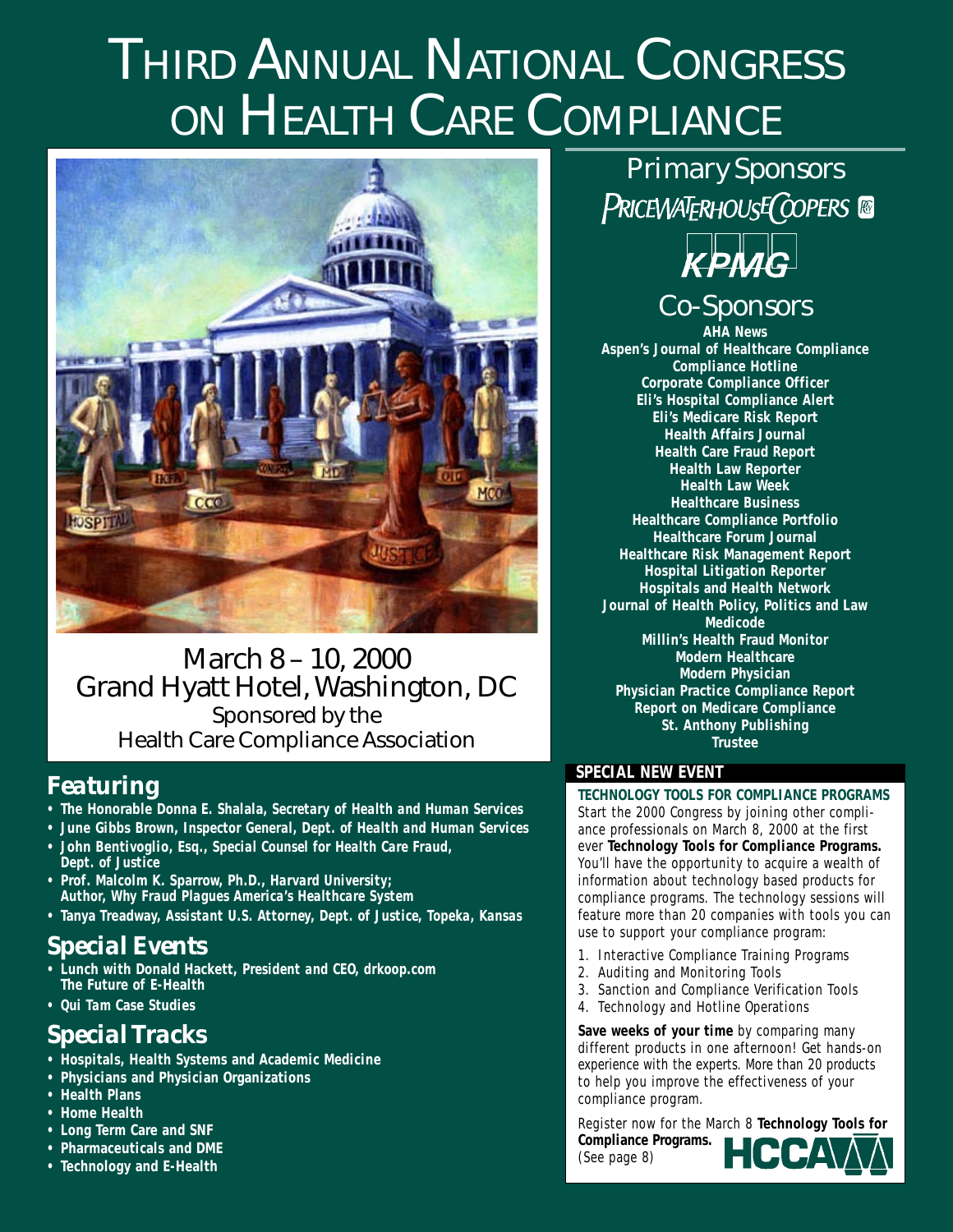### THIRD ANNUAL NATIONAL CONGRESS ON HEALTH CARE COMPLIANCE

aaaaaaaaaaaaaaaaaaaaaaaaaaaaaaaaaaaaaaaaaaaaaaaaaaaaaaaaa

**The Third Annual National Congress on Health Care** Compliance continues the national dialogue on the ongoing governmental and private sector enforcement initiatives sweeping health care finance and delivery. The nation's leading health care regulators and prosecutors from the Department of Health and Human Services, the Federal Bureau of Investigation, the Health Care Financing Administration, the Federal Trade Commission, the Securities and Exchange Commission, various United States Attorneys General's Offices and the Department of Justice will describe in detail current and future health care enforcement initiatives. Leading compliance professionals, including attorneys, consultants and compliance officers, will articulate responsive strategies and share benchmarks for best practices compliance programs.

Over the past year, the pace of health care enforcement initiatives and responsive compliance efforts has continued to increase. A number of prominent *qui tam* cases have been unsealed. Numerous large health care enterprises, both investor-owned and nonprofit, have entered into substantial monetary settlements and executed corporate integrity agreements. The Third Annual Congress will report on all the important governmental and private sector cooperative and confrontational issues.

During the new millennium, the issues facing the healthcare industry will be more challenging than ever. The ability to forecast industry changes is difficult. The Third Annual National Congress on Health Care Compliance is being planned to help you forecast, change and understand the answer to the question, "What is the future of the healthcare industry?"

The Congress will bring together governmental and industry experts to collectively tackle the issues which face the healthcare industry, and to help arm yourself and your organization to meet these challenges. You will find these answers through peer discussion, informative symposia, and the best compliance networking environment.

#### **WHO SHOULD ATTEND THE CONGRESS**

- Health Care senior executives and leaders, including CEOs and CFOs in hospitals, medical groups and IPAs, ancillary providers, long term care organizations and health plans
- Members of the board of trustees of Health Care enterprises
- Health Care compliance officers
- Health Care risk managers
- Health Care finance, patient accounts, coding, and billing specialists
- Physicians and other health professionals
- Health Care consultants and attorneys
- Health Care regulators
- Health Care journalists, researchers and policy makers

### *Special Features of the Congress*

#### **PRE-CONFERENCE: MARCH 8, 2000**

#### **Compliance 101**

Organizations early in the initiation of their compliance programs will benefit from this pre-conference session. The basics of implementing a compliance program will be discussed. Topics will be pertinent to hospitals, home health agencies, physicians' offices and others. We will address questions such as where to begin, and what to do if you receive a report of non-compliance.

#### **Technical Tools for Compliance Programs, Vendor Demonstrations**

This exciting pre-conference program will bring together vendors of technology tools for compliance programs and compliance professionals.

#### **TECHNOLOGY DEMONSTRATIONS BY:**

ChoicePoint Healthcare Services Compliance Concepts Ernst & Young Health Care Compliance Strategies Inc. Health Management Advisors MC Strategies MedSafe Inc. National Hotline Services Pinkerton Services Group PricewaterhouseCoopers Strategic Management Systems 3M Health Information Systems

Additional companies will be announced prior to the conference

### *Featured Speakers*



**The Honorable Donna E. Shalala,** *Secretary of Health and Human Services*



*Inspector General, Department of Health and Human*

*Services*

**Prof. Malcolm K. June Gibbs Brown,**



**Sparrow, Ph.D.,** *Harvard University; Author,* **Why Fraud Plagues America's Healthcare System**

aaaaaaaaaaaaaaaaaaaaaaaaaaaaa

l.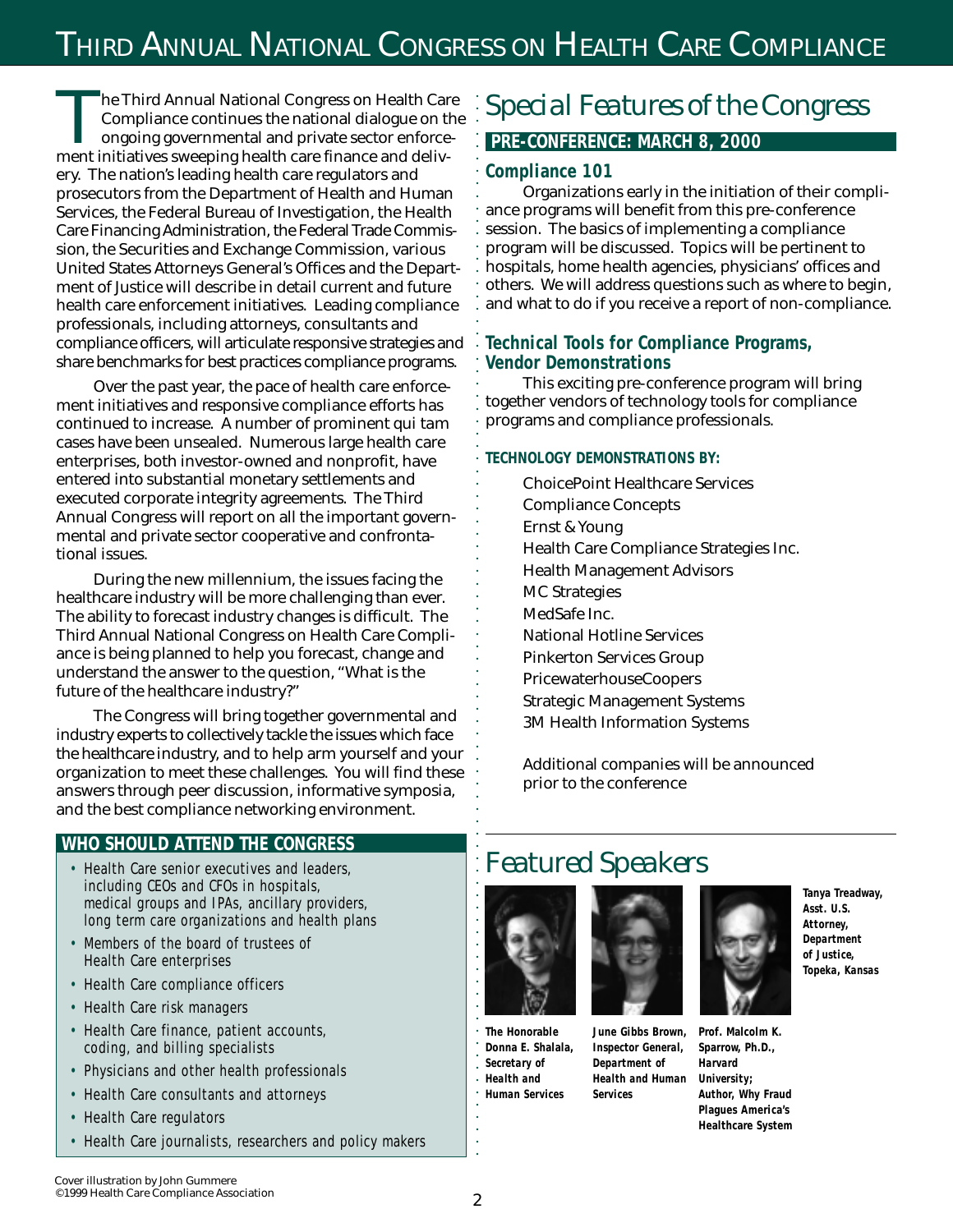#### **Extensive Written Materials**

The Faculty of the Congress will prepare written materials to accompany their presentations, including copies of presentation overheads and related materials which will be included with the congress binder. Additionally, sample compliance publications and related documentation will be shared with registrants.

#### **Unique Video Presentations**

The Congress has become renowned for its use of press conference and news videos covering major health care enforcement and compliance events, investigations and prosecutions. Often used in transitions between plenary session speakers, these video presentations highlight recent major health care compliance developments.

#### **Continuing Education Credit**

ABA - MCLE CREDIT. Required sponsor documentation has been forwarded to and Credit requested from MCLE states with general requirements for all lawyers. CLE credits are being requested from all MCLE states (hours to be determined). Lawyers seeking credit in Pennsylvania must pay fees of \$1.50 per credit hour directly to the PA CLE Board. The Health Care Compliance Association pays applicable fees in other states where the sponsor is required to do so, and in states where a late fee may become applicable. Please be aware that each state has its own rules and regulations, including its definition of CLE; therefore, certain programs may not receive credit in some states. For information on approved credit hours for your state, please contact Marcie Pallante at the conference office, 888-580-8373 starting two to three weeks prior to the program date.

ACHE CREDIT. The Health Care Compliance Association has forwarded documentation requesting Category II (non-ACHE) continuing education credits for this program toward advancement or re-certification in the American College of Healthcare Executives. Participants of this program wishing to have the continuing education hours applied to Category II credit should list their attendance when applying for advancement or re-certification in ACHE.



NASBA - CPE CREDIT. Registered with the National Association of State Boards of Accountancy (NASBA) as a sponsor of continuing professional education on the National Registry of CPE Sponsors. State Boards of Accountancy have final authority on the acceptance of individual courses for CPE credit. Complaints regarding

registered sponsors may be addressed to the National Registry of CPE Sponsors, 150 Fourth Avenue North, Suite 700, Nashville, TN 37219-2417. Phone (615)880-4200. (A maximum of 19 credits based on a 50-minute hour will be granted. Program Level: Advanced.)

#### **HOTEL ACCOMMODATIONS**

Special rates of \$198(plus tax) per single per night, and \$223 (plus tax) per double per night, have been arranged for the Health Care Compliance Congress. **There are a limited number of rooms available at the special rate.** Please make your reservations directly with the Grand Hyatt Hotel and mention the Health Care Compliance Congress to receive the reduced rate. Reservations will be accepted until February 17, 2000. After that cut-off date, reservations will be accepted on a spaceavailable basis only.

Grand Hyatt Hotel, 1000 H Street NW, Washington, DC 20001 Reservations: 202-582-1234

#### **AIRLINE TRAVEL**

aaaaaaaaaaaaaaaaaaaaaaaaaaaaaaaaaaaaaaaaaaaaaaaaaaaaaaaaa

Get there for less! Call our official travel agency, Conventions in America (CIA) at 1-800-929-4242 and ask for Group #551. You will receive 5%-10% off the lowest applicable fares on American Airlines, or the lowest available fare on any other carrier. Take an additional 5% off American if you purchase at least 60 days prior to departure. Travel between March 3 and March 15, 2000. All customers of CIA also receive free flight insurance of \$100,000.

Outside U.S. and Canada call 619-232-4298.

Fax: 619-232-6497; Email: flycia@stellaraccess.com

Reservation hours: M-F 6:30 AM - 5:00 PM Pacific.

If you call direct or use your own agency, refer to these codes: American 1-800-548-7575, camscode # 2027

#### **METHOD OF PAYMENT FOR TUITION**

Make payment by check (to HCCA), MasterCard, Visa or American Express. A \$20 fee will be charged on any returned checks. Purchase orders must be paid by the conference date or payments will be required by the individual on site.

#### **TELEPHONE OR FAX REGISTRATION**

Phone: 888-580-8373 or 215-545-3334, Monday-Friday, 9 AM - 5 PM EST.

Fax: 215-545-8107 Email: conference.office@hcca-info.org

Groups: Have registration and credit card information for each

person. List all group members on FAX cover sheet.

#### **TAX DEDUCTIBILITY**

Expenses of training include; tuition, travel, lodging and meals, incurred to maintain or improve skills in your profession may be tax deductible. Consult your tax advisor. Federal Tax ID: 23-2882664.

#### **CANCELLATIONS/SUBSTITUTIONS**

Cancellations must be received in writing *no later than February 17, 2000.* Registration fees, less a \$100 administrative fee, will be refunded following the program. No refunds will be given for "no-shows" or for cancellations made after February 17, 2000. You may send a substitute; please call the HCCA National Office at 1-888-580-8373. Please note that registration fees are based on the Health Care Compliance Association membership status of the individual who actually attends the program.



aaaaaaaaaaaaaaaaaaaaaaaaaaaaa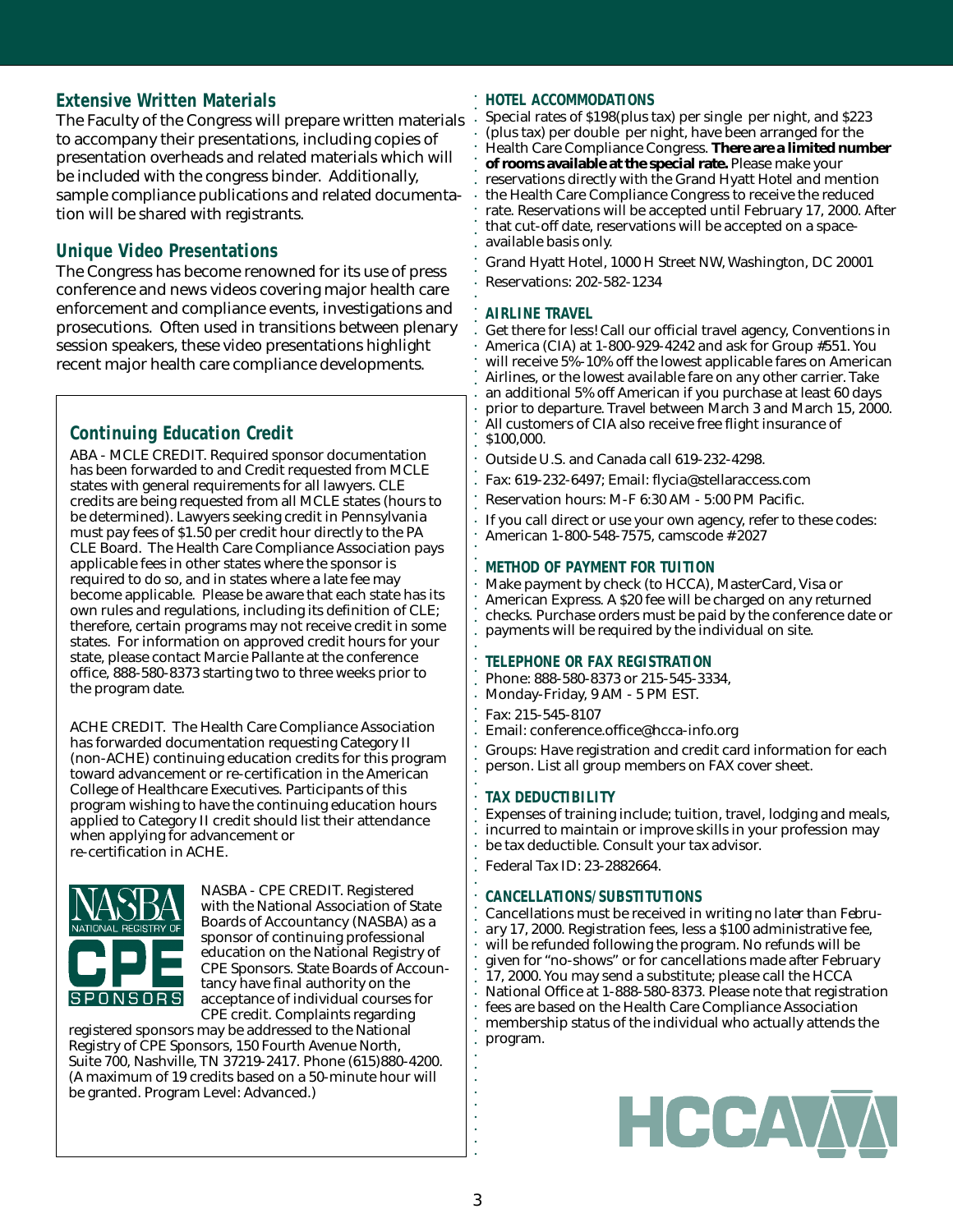## THIRD ANNUAL NATIONAL CONGRESS ON HEALTH CARE COMPLIANCE

| PROGRAM                                                                        |                                                                                                                                                                                                                                                                                                                      |  |  |  |  |
|--------------------------------------------------------------------------------|----------------------------------------------------------------------------------------------------------------------------------------------------------------------------------------------------------------------------------------------------------------------------------------------------------------------|--|--|--|--|
| WEDNESDAY, MARCH 8, 2000                                                       |                                                                                                                                                                                                                                                                                                                      |  |  |  |  |
| 11:00 a.m. $-7:00$ p.m. Registration<br>$1:00 - 5:00$ p.m.<br>(Includes break) | Preconference Symposium: Compliance 101<br>Gregory Warner, Director for Compliance, Mayo Foundation<br>Debbie Troklus, Asst. Vice President of Compliance, University of Louisville School of Medicine                                                                                                               |  |  |  |  |
| $1:00 - 5:00$ p.m.                                                             | Preconference Vendor Demonstrations: Technical Tools for Compliance Programs<br>Co-Hosted: Richard P. Kusserow, President, Strategic Management Systems, Inc.<br>Joseph J. Russo, Esq., Russo & Russo                                                                                                                |  |  |  |  |
| $5:30 - 7:00$ p.m.                                                             | Cocktail Reception Open to all conference registrants.                                                                                                                                                                                                                                                               |  |  |  |  |
| Thursday March 9, 2000<br>8:00a.m.                                             | Welcome and Introductions<br>Brent Saunders, JD, MBA, HCCA President; Director, PricewaterhouseCoopers<br>Debbie Troklus, HCCA Vice President, Asst. Vice President of Compliance,<br>University of Louisville School of Medicine<br><b>Co-Chairs</b>                                                                |  |  |  |  |
| $8:15 - 8:30$ a.m.                                                             | Overview of Administration's Positions on Health Care Compliance<br>The Honorable Donna E. Shalala, Secretary of Health and Human Services                                                                                                                                                                           |  |  |  |  |
| $8:30 - 9:00$ a.m.                                                             | Office of Inspector General Enforcement Initiatives<br>June Gibbs Brown, Inspector General, Department of Health and Human Services                                                                                                                                                                                  |  |  |  |  |
| $9:00 - 9:30$ a.m.                                                             | <b>Health Care Fraud Investigations Update</b><br>Wayne Oakes, Supervisory Special Agent, Health Care Fraud Unit, Federal Bureau of Investigation                                                                                                                                                                    |  |  |  |  |
| $9:30 - 10:00$ a.m.                                                            | <b>Health Care Enforcement Update</b><br>John Bentivoglio, Esq., Special Counsel for Health Care Fraud, Department of Justice                                                                                                                                                                                        |  |  |  |  |
| $10:00 - 10:30$ a.m.                                                           | <b>Antitrust Compliance Update</b><br>Richard Feinstein, Esq., Asst. Director, Bureau of Competition, Healthcare Division, Federal Trade Commission                                                                                                                                                                  |  |  |  |  |
| $10:30 - 11:00$ a.m.                                                           | <b>Break</b>                                                                                                                                                                                                                                                                                                         |  |  |  |  |
| $11:00 - 12:00$ p.m.<br>CONCURRENT<br><b>SESSIONS I</b>                        | 1A Privilege for Voluntary Compliance Reviews<br>Joel L. Michaels, Principal, Michaels & Bonner PC<br>Thomas B. Considine, Asst. Vice President, Government & Industry Relations, MetLife                                                                                                                            |  |  |  |  |
|                                                                                | 1B Conflicts of Interest and Compliance Risks: Identification and Management<br>Richard H. Reed Esq., RN, JD, University of Pennsylvania<br>Jim Moran, Esq., Director of Compliance, University of Pennsylvania                                                                                                      |  |  |  |  |
|                                                                                | 1C Physician Training and the OIG Model Guidance<br>Paul Belton, Vice President of Corporate Compliance, Sharp HealthCare<br>Michael Myers, MD, MBA, Director, Health Regulatory Group, PricewaterhouseCoopers                                                                                                       |  |  |  |  |
|                                                                                | 1D A Panel Discussion on the OIG's Compliance Guidance and<br><b>Corporate Integrity Agreements for Nursing Facilities</b><br>Robert F. Murphy, Senior Vice President and General Counsel, Sun Healthcare Group<br>William M. Altman, Vice President of Compliance, Vencor, Inc.<br>Lynda S. Hilliard, MBA, RN, CNAA |  |  |  |  |
|                                                                                | 1E Working With Your Independent Review Organization Under<br>a Home Health Corporate Integrity Agreement<br>Julia Melendez, RN, JD, Vice President of Compliance & Regulatory Affairs, Home Medical of America<br>Charles "Pat" Laff, Principal, Laff Associates                                                    |  |  |  |  |
|                                                                                | 1F Fraud and Abuse Exposure in the Pharmaceutical Industry<br>Scott W. Simmer, Esq., Partner, Porter, Wright, Morris & Arthur<br>John J. Malley, Vice President of Health Care, Oxxford Group                                                                                                                        |  |  |  |  |
|                                                                                | 1G Privacy and Data Security: Process and Technology<br>Bruce Fried, Esq., Partner, Shaw Pittman<br>Mark Boulding, Medscape                                                                                                                                                                                          |  |  |  |  |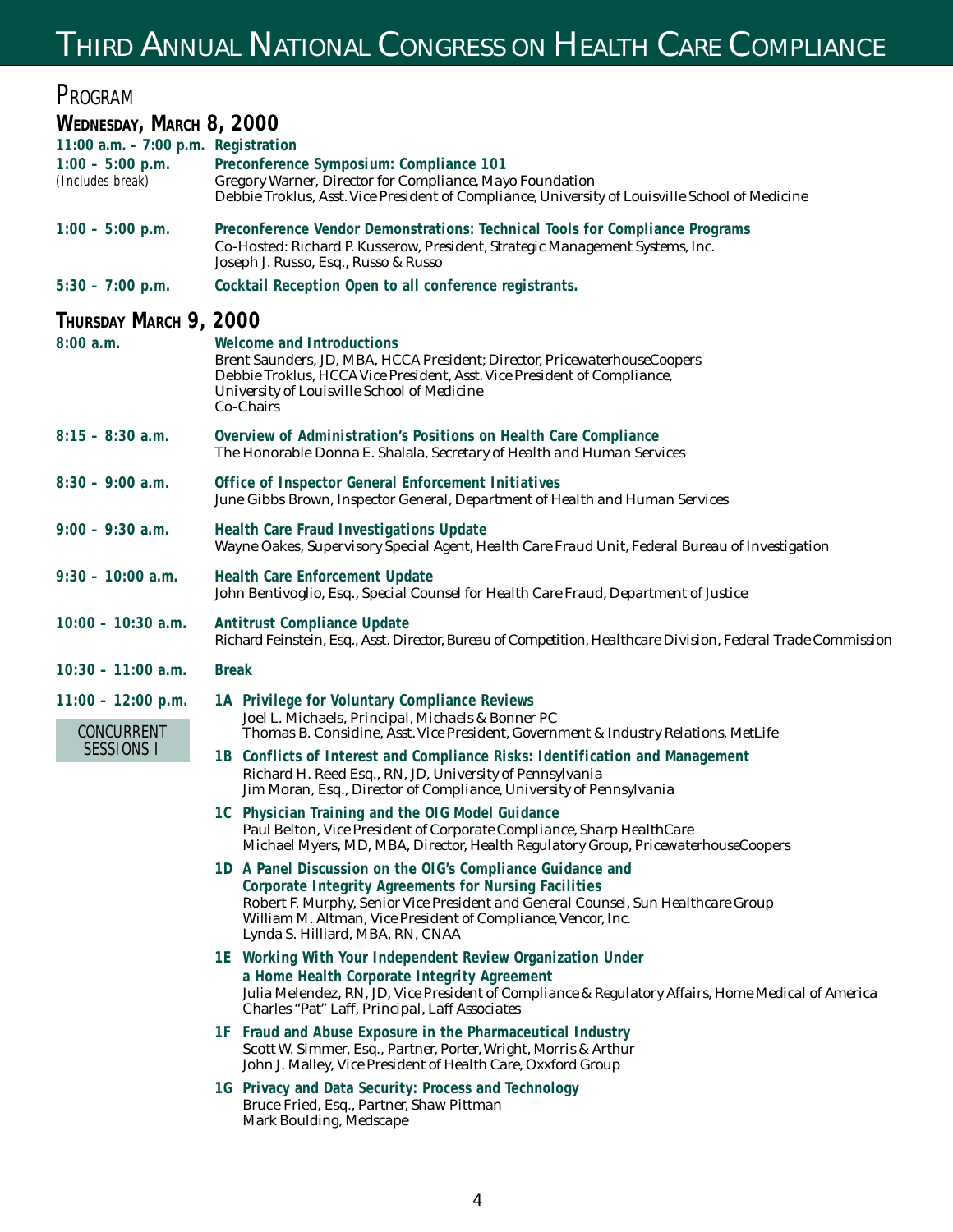|                                                         | 1H Anti-Kickback Issues and Implications for Healthcare Organizations<br>Michael Kendall, Esq., Partner, McDermott, Will & Emory<br>Susan Winkler, Asst. U.S. Attorney, Boston, MA                                                                                                                                                           |  |  |
|---------------------------------------------------------|----------------------------------------------------------------------------------------------------------------------------------------------------------------------------------------------------------------------------------------------------------------------------------------------------------------------------------------------|--|--|
|                                                         | 11 Is Your Compliance Program Effective? A Look at Different Standards<br>Roy Snell, Assurance & Business Advisory Services, PricewaterhouseCoopers<br>John E. Steiner, Chief Compliance Officer, The Cleveland Clinic Foundation                                                                                                            |  |  |
| 12:00 p.m.                                              | <b>Luncheon and Presentations</b>                                                                                                                                                                                                                                                                                                            |  |  |
| $12:30 - 1:00$ p.m.                                     | Implications of the Internet and E-Commerce for Health Care<br>Donald Hackett, President and CEO, drkoop.com                                                                                                                                                                                                                                 |  |  |
| $1:00 - 1:30$ p.m.                                      | Regulatory Update for Health Care Tax-Exempt Organizations<br>Marvin Friedlander, Chief Technical Branch 1, Exempt Organizations Division, Internal Revenue Service                                                                                                                                                                          |  |  |
| $1:30 - 2:00$ p.m.                                      | <b>Regulatory Update for Health Care Public Companies</b><br>Paul Berger, Esq., Asst. Director, Enforcement Division, Securities and Exchange Commission                                                                                                                                                                                     |  |  |
| $2:00 - 2:30$ p.m.                                      | <b>Private Sector Enforcement Initiatives</b><br>William J. Mahon, Executive Director, National Health Care Anti-Fraud Association                                                                                                                                                                                                           |  |  |
| $2:45 - 3:45$ p.m.<br>CONCURRENT<br><b>SESSIONS II</b>  | 2A Unified Accreditation and Compliance Programs for Payors<br>Sheri Mitchell, Senior Vice President & Chief Compliance Officer, Humana, Inc.<br>Sharon King Donohue, General Counsel, National Committee for Quality Assurance<br>Ellen R. Parish, RN, MPH, Director of Health Services, United Healthcare of New York and New Jersey, Inc. |  |  |
|                                                         | 2B Research Compliance Audits and Program Development<br>F. Lisa Murtha, JD, Managing Director, KPMG<br>Odell Guyton, Corporate Compliance Officer, University of Pennsylvania                                                                                                                                                               |  |  |
|                                                         | 2C Insurability of False Claims Act Exposure for Physicians<br>Jay Lynch, MBA, President, Boynton & Boynton<br>Evan T. Smith, Esq., Partner, Sedgwick, Detert, Moran & Arnold                                                                                                                                                                |  |  |
|                                                         | 2D Legislative Update: New Laws that Will Impact Long Term Compliance<br>Diane De La Mare, Director of Legal Services, American Healthcare Association<br>Marsha R. Greenfield, Public Policy Attorney, American Association of Homes and Services for the Aging                                                                             |  |  |
|                                                         | 2E Home Health Successor Liability with a Change in Ownership<br>Erik Hennings, JD, Home Medical of America<br>David E. Matyas, Esq., Epstein Becker & Green                                                                                                                                                                                 |  |  |
|                                                         | 2F Antitrust Compliance for the Pharmaceutical Industry<br>Richard Feinstein, Esq., Asst. Director, Bureau of Competition, Health Care Division, Federal Trade Commission                                                                                                                                                                    |  |  |
|                                                         | 2G Web Site Legal Audit and Compliance Issues<br>W. Reece Hirsch, Partner, Davis Wright Tremaine<br>Harvey Anderson, Senior Vice Preseident & General Counsel, Medicalogic                                                                                                                                                                   |  |  |
|                                                         | 2H Inegrating Accounting Issues and Practices into Your Compliance Program<br>Chris Ideker, CPA, Partner, Ernst & Young<br>Al Josephs, Director of Corporate Compliance, Hillcrest Health System                                                                                                                                             |  |  |
|                                                         | 21 Ethics: Integrating it into Your Compliance Program<br>Mark Meaney, PhD, Center for Ethics in Healthcare<br>Joseph Murphy, Co-Editor, Ethikos; Executive Vice President, Compliance Systems Legal Group                                                                                                                                   |  |  |
| $3:45 - 4:15$ p.m.                                      | <b>Break</b>                                                                                                                                                                                                                                                                                                                                 |  |  |
| $4:15 - 5:15$ p.m.<br>CONCURRENT<br><b>SESSIONS III</b> | 3A Change Management and Compliance: Role of Line Management in Compliance<br>Teresa Mullett, Vice President, Legal & Regulatory Compliance, Kaiser Permanente<br>Cathrin Stickney, Vice President, Quality, Kaiser Permanente<br>Peter diCicco, Executive Director AFL-CIO, Coalition of Kaiser Permanente Unions                           |  |  |
|                                                         | 3B Privacy and Security Issues in Healthcare<br>Jack Hueter, Vice President, Information Technology & Chief Information Officer, Catholic Health East<br>Susan Kennedy, University of Pennsylvania                                                                                                                                           |  |  |
|                                                         | 3C Stark: Applicability and Implications<br>Charles Oppenheim, Partner, Foley & Lardner<br>Joanne E. Sinsheimer, Technical Advisor, Health Care Financing Administration                                                                                                                                                                     |  |  |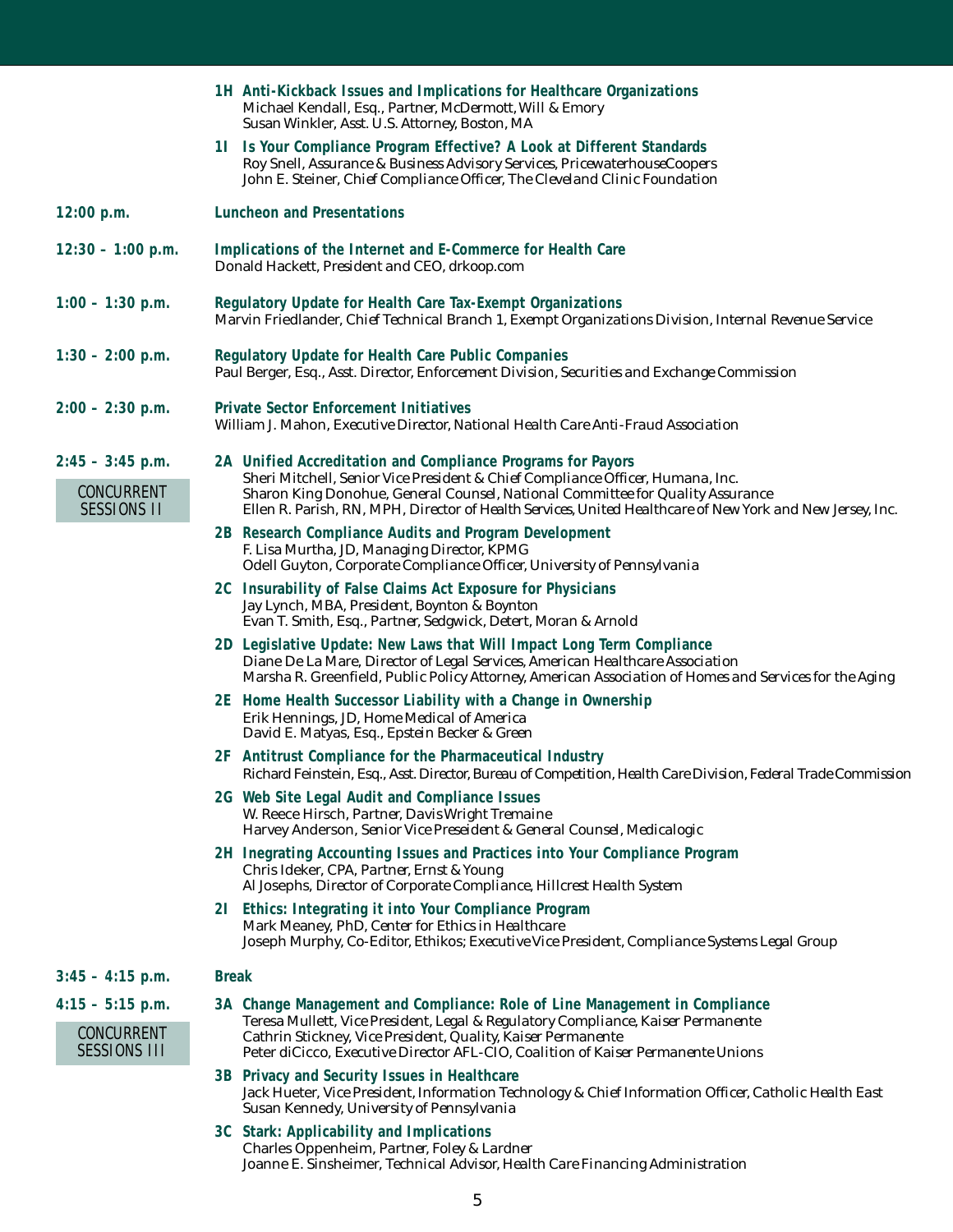## THIRD ANNUAL NATIONAL CONGRESS ON HEALTH CARE COMPLIANCE

|                               | 3D SNF & NF Billing & Cost Reporting: How Do You Monitor Compliance?<br>Joseph M. Lubarsky, National Director, Long Term Care Services, BDO Seidman                                                                                                                            |  |  |  |
|-------------------------------|--------------------------------------------------------------------------------------------------------------------------------------------------------------------------------------------------------------------------------------------------------------------------------|--|--|--|
|                               | 3E Criminal Investigations in Home Health<br>Nicholas C. Harbist, Esq., Blank Rome Comiskey & McCauley, LLP<br>Gabriel Imperato, Esq., Partner, Broad & Cassel                                                                                                                 |  |  |  |
|                               | 3F Compliance Programs for Pharmaceutical Companies<br>Caroline H. West, Associate General Counsel, Compliance, Rhône-Poulenc Rorer, Inc.<br>Brian Reiwert, PricewaterhouseCoopers                                                                                             |  |  |  |
|                               | 3G Beyond Law: The Ethics of E-Healthcare<br>Helga Rippen, MD, Internet Healthcare Coalition<br>Ruth Faden, PhD                                                                                                                                                                |  |  |  |
|                               | 3H The Fiscal Intermediary and Carriers: Their Role in Your Compliance Program<br>J.D. Epstein, Partner, Vinson & Elkins, LLP<br>James Bryant, Director of Fraud Reduction, HCFA                                                                                               |  |  |  |
|                               | 31 Negotiating and Operating Under a Corporate Inegrity Agreement<br>Harvey A. Yampolsky, Esq., Partner, Arent Fox Kintner Plotkin & Kahn, PLLC<br>John Markus, Senior Vice President, Fresenius Medical Care                                                                  |  |  |  |
| 5:15 p.m.                     | Adjournment                                                                                                                                                                                                                                                                    |  |  |  |
| 5:30 p.m.                     | <b>Networking Reception</b>                                                                                                                                                                                                                                                    |  |  |  |
| <b>FRIDAY, MARCH 10, 2000</b> |                                                                                                                                                                                                                                                                                |  |  |  |
| $8:00 - 8:30$ a.m.            | Special Symposium on Health Care Qui Tam: Welcome and Overview<br>Robert Fabrikant, Esq., Partner, Sidley & Austin; Former Asst. U.S. Attorney, Washington, DC;<br>Trial Attorney, Antitrust Division, U.S. Department of Justice                                              |  |  |  |
|                               | Charles P. Murdter, Esq. Of Counsel, Davis Wright Tremaine LLP; Former Trial Attorney, Criminal Division,<br><b>Fraud Section, U.S. Department of Justice</b>                                                                                                                  |  |  |  |
| $8:30 - 10:15$ a.m.           | <b>Qui Tam Relator and Relations Counsel Panel</b><br>Ronald E. Osman, Relator's Counsel in U.S. ex rel Knoob v. H.C.S.C., Ronald E. Osman & Associates, Ltd.                                                                                                                  |  |  |  |
|                               | Robin Potter, Relator's Counsel in U.S. ex rel Figurski and Rospappa v. Forest Health Systems, Potter & Schaffner                                                                                                                                                              |  |  |  |
|                               | Consuelo S. Woodhead, Chief, Civil Fraud Section, Office of the U.S. Attorney                                                                                                                                                                                                  |  |  |  |
|                               | Carol Figurski, RN, Qui Tam Relator<br>Suzanne Rospappa, RN, Qui Tam Relator                                                                                                                                                                                                   |  |  |  |
|                               | Moderator: Mark Allen Kleiman, Esq., Law Offices of Mark Allen Kleiman                                                                                                                                                                                                         |  |  |  |
| $10:15 - 10:45$ a.m.          | <b>Break</b>                                                                                                                                                                                                                                                                   |  |  |  |
| $10:45 - 11:45$ a.m.          | 4A Medicare + Choice Compliance Programs                                                                                                                                                                                                                                       |  |  |  |
| CONCURRENT                    | Jeffrey Reed, Associate General Counsel, Allina Health System<br>Richard H. Jones, President, Medicare Program, United Healthcare Group                                                                                                                                        |  |  |  |
| <b>SESSIONS IV</b>            | 4B The Institutional Review Board and Your Compliance Program<br>Lynn Bevan, Associate Director, Office of Regulatory Affairs, University of Pennsylvania<br>Joanne Rosenthal, Corporate Compliance Officer, Thomas Jefferson University                                       |  |  |  |
|                               | 4C Physician Commitment: Why It Is Important and How to Get It<br>Mark Pfeifer, MD, Vice Dean of Clinical Affairs, University of Louisville<br>Daniel N. Wochos, MD, Consultant in Nephrology & Internal Medicine, Mayo Clinic;<br>Chair, Mayo Foundation Compliance Committee |  |  |  |
|                               | 4D Overutilization vs. Medical Necessity: Walking the Fine Line with Therapy<br>William M. Altman, Vice President of Compliance, Vencor, Inc.<br>Chauncey J. Hunker, PhD, Vice President, Continuous Quality Improvement,<br><b>Sundance Rehabilitation Corporation</b>        |  |  |  |
|                               | 4E Home Health Internal Auditing for Financial and Operational Compliance<br>Jay T. Brecker, CPA, Partner, Home Care Consulting Partners<br>Lindsey Sutman, Senior Consultant, Deloitte & Touche                                                                               |  |  |  |
|                               | 4F Practical Tips for Providers to Stay Out of Trouble<br>Marilyn May, Assistant U.S. Attorney, Eastern District of Pennsylvania<br>Jack Pivar, Vice President, EFS Royal Care Pharmacy                                                                                        |  |  |  |
|                               | 4G Privacy and Data Security: Legislation & Regulation<br>Peggy Hamburger, ASPE<br>Gary Christoph, Health Care Financing Administration                                                                                                                                        |  |  |  |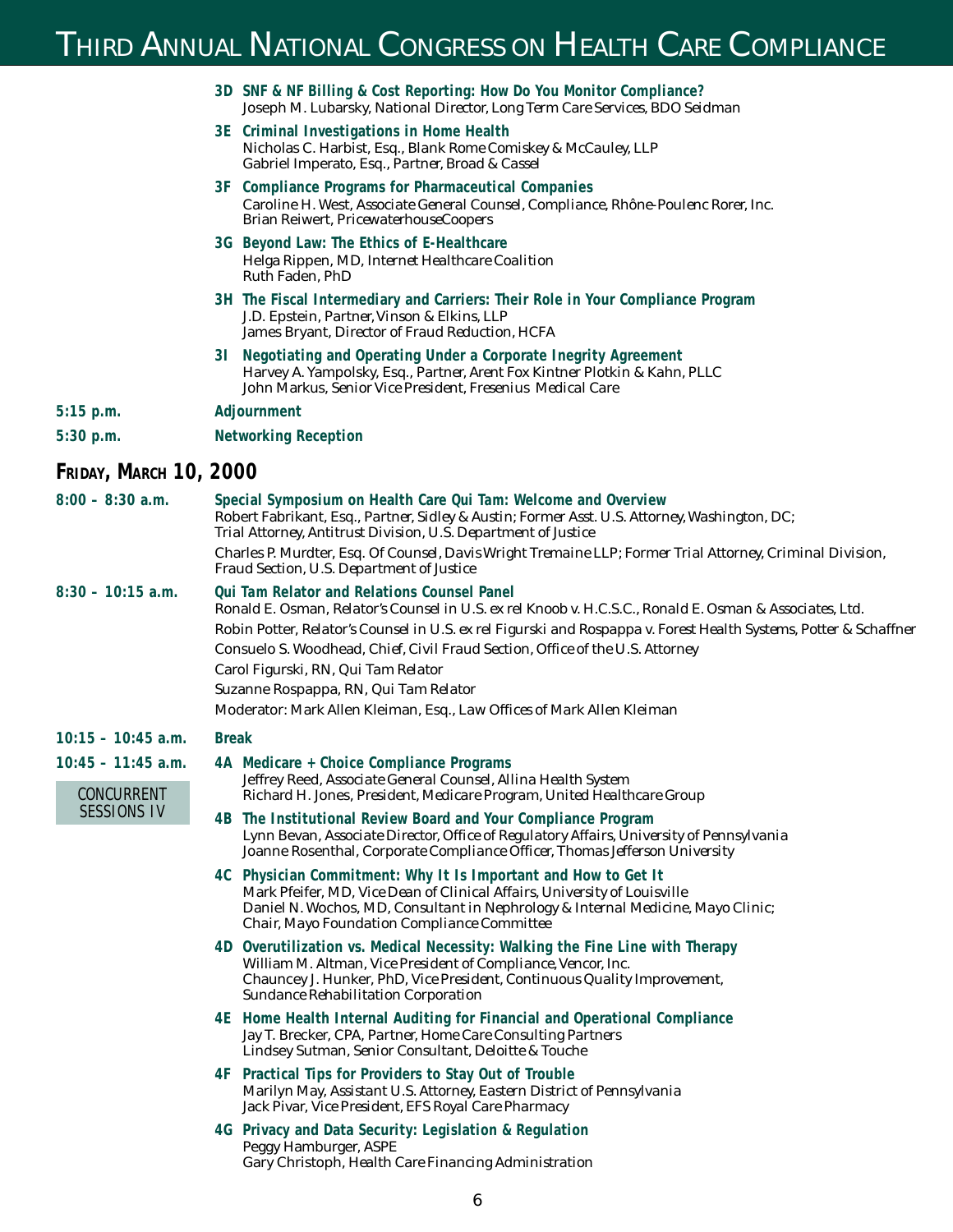|                                  | 4H Responding to Governmental Investigations<br>Thomas Snyder, Partner, Deloitte & Touche<br>Eugene Tillman, Reed, Smith, Shaw, McClay                                                                                                                                                                                                                                                                                                                                                                                                                                                 |  |  |
|----------------------------------|----------------------------------------------------------------------------------------------------------------------------------------------------------------------------------------------------------------------------------------------------------------------------------------------------------------------------------------------------------------------------------------------------------------------------------------------------------------------------------------------------------------------------------------------------------------------------------------|--|--|
|                                  | 41 Laboratory Compliance<br>Ron Wisor, Arent Fox Kintner Plotkin & Kahn, PLLC<br>Stephen Barrie, <i>President, Great Smokey Diagnostic Laboratory</i>                                                                                                                                                                                                                                                                                                                                                                                                                                  |  |  |
| $12:00$ noon                     | Luncheon<br>Kansas City AG & FBI<br>Tanya Treadway, Asst. U.S. Attorney, Department of Justice, Topeka, Kansas<br>John Timmerberg, Federal Bureau of Investigation, Kansas City, Missouri                                                                                                                                                                                                                                                                                                                                                                                              |  |  |
|                                  | Health Care Enforcement and Compliance Issues: An Academic Approach<br>Prof. Malcolm K. Sparrow, Ph.D., Harvard University; Author, Why Fraud Plagues America's Healthcare System                                                                                                                                                                                                                                                                                                                                                                                                      |  |  |
|                                  | <b>Compliance Professionals Panel/Roundtable</b><br>Roy Snell, Assurance and Business Advisory Services, PricewaterhouseCoopers, Moderator<br>Jill Beed, <i>General Counsel, Mayo Foundation</i><br>Odell Guyton, Corporate Compliance Officer, University of Pennsylvania, Audit and Compliance<br>Vickie McCormick, Corporate Integrity Officer, United Health Group<br>Debbie Troklus, Asst. Vice President of Compliance, University of Louisville School of Medicine<br>Alan Yuspeh, Sr. Vice President, Ethics, Compliance and Corporate Responsibility, Columbia/HCA Healthcare |  |  |
| $3:00 - 3:15$ p.m.               | <b>Transition Break</b>                                                                                                                                                                                                                                                                                                                                                                                                                                                                                                                                                                |  |  |
| $3:15 - 4:15$ p.m.<br>CONCURRENT | 5A Evaluating Quality of Care: Linking Compliance & Quality Assurance<br>Jody Ann Noon, Esq. Partner, Davis Wright Tremaine                                                                                                                                                                                                                                                                                                                                                                                                                                                            |  |  |
| SESSIONS V                       | Paul Kalb, Esq., <i>Partner, Sidley &amp; Austin</i><br>5B Home Health Compliance Issues in a Prospective Payment Reimbursement System<br>Deborah Randall, Esq., Arent Fox Kintner Plotkin & Kahn, PLLC<br>William Kloppe, CPA, Concepts of Care                                                                                                                                                                                                                                                                                                                                       |  |  |
|                                  | 5C Medical Device Manufacturers Relationship with Providers<br>Valerie H. Ruttenberg, Senior Legal Counsel, Medtronic, Inc.<br>Laurie Wolfe, Legal Counsel, Medtronic, Inc.                                                                                                                                                                                                                                                                                                                                                                                                            |  |  |
|                                  | 5D Practice and Liability Issues<br>James Winn, MD, Federation of State Medical Boards<br>Neil R. West, MD, Millennium Medicine                                                                                                                                                                                                                                                                                                                                                                                                                                                        |  |  |
|                                  | 5E HIPAA, Information Security, Patient Privacy, and You<br>Tom Hanks, Practice Director, Enterprise Security & HIPAA Compliance, Beacon Partners, Inc.                                                                                                                                                                                                                                                                                                                                                                                                                                |  |  |
|                                  | 5F Hot Topics and Current Developments in Healthcare: Panel Discussion<br>Brent Saunders, JD, MBA, Director, PricewaterhouseCoopers, Moderator<br>Douglas Hastings, Esq., Partner, Epstein, Becker & Green PC<br>Mark D. Hopson, Esq., <i>Partner, Sidley &amp; Austin</i><br>Peter M. Leibold, Esq., CEO, American Health Lawyers Association<br>Richard Scheff, Esq., Montgomery, McCracken, Walker & Rhoads                                                                                                                                                                         |  |  |
|                                  | 5G Fraud and Abuse in the E-Healthcare Context<br>Michael Blau, McDermott Will & Emory<br>Gadi Weinreich, Esq., Partner, Shaw Pittman                                                                                                                                                                                                                                                                                                                                                                                                                                                  |  |  |
|                                  | 5H Implementing and Operating a Compliance Program<br>Lee Doty, Montgomery, McCracken, Walker & Rhoads<br>Elizabeth Lewis, Senior Associate, Epstein, Becker & Green PC                                                                                                                                                                                                                                                                                                                                                                                                                |  |  |
|                                  | 51 Implications of the False Claims Act for Long Term Care Facilities and Home Health Agencies<br>Greg Luce, Esq., Partner, Jones, Day, Reavis & Pogue<br>Robert Salcido, Partner, Akin, Gump, Strauss, Hauer & Feld, LLP                                                                                                                                                                                                                                                                                                                                                              |  |  |
| $4:15$ p.m.                      | Adjournment                                                                                                                                                                                                                                                                                                                                                                                                                                                                                                                                                                            |  |  |

#### HCCAAA *About the Congress Sponsor*

The Health Care Compliance Association (HCCA) is a forum for health care professionals involved in compliance. The mission of HCCA is to provide a collaborative setting that promotes integrity and ethical behavior through the development of comprehensive compliance programs throughout the entire health care industry. HCCA is a national organization whose function is to facilitate the introduction, development and maintenance of quality health care compliance programs; to provide a forum for understanding the complicated health care environment; and to provide educational opportunities for those involved with compliance in the health care industry.